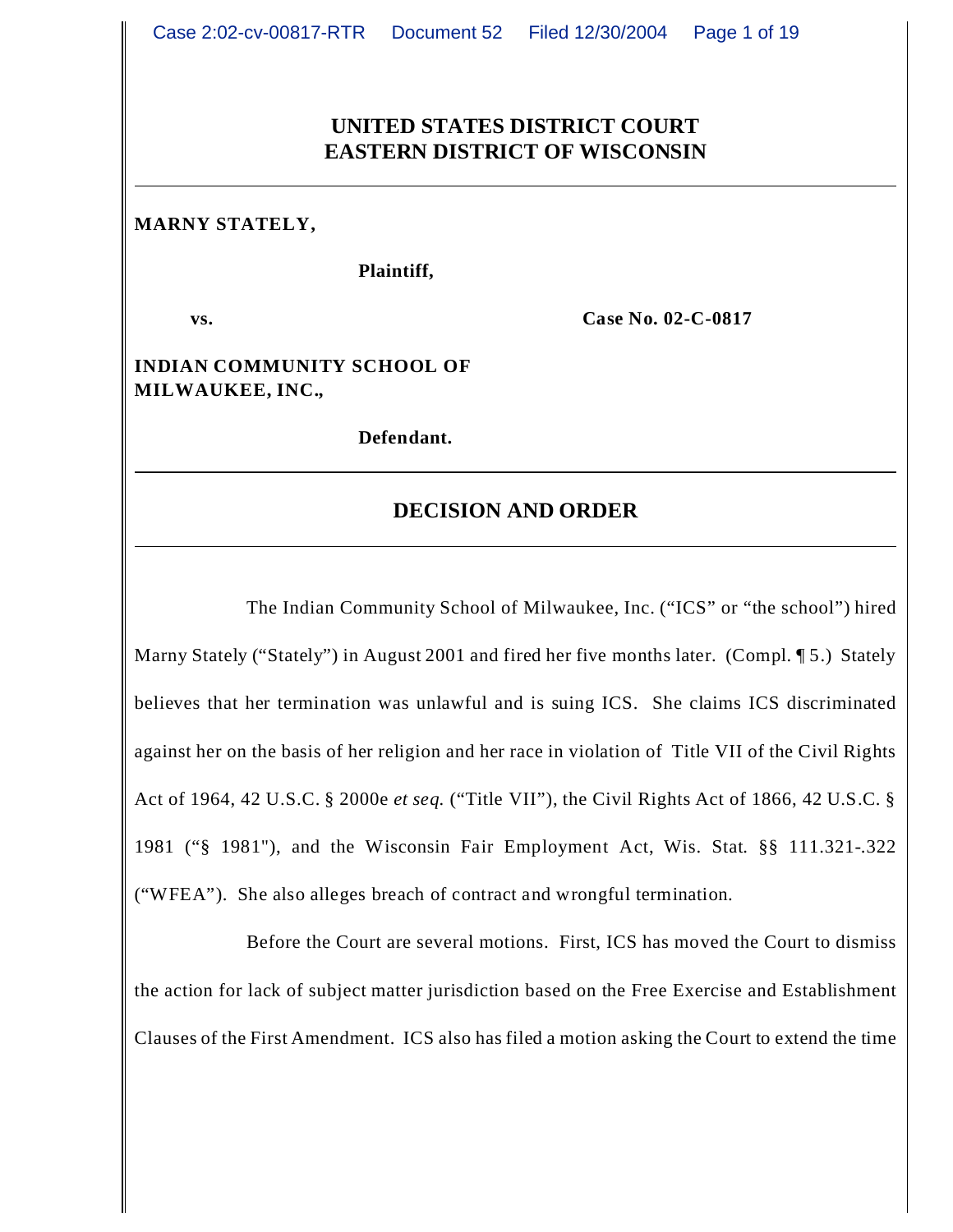for discovery and filing dispositive motions. Finally, Stately has recently filed a letter<sup>1</sup> requesting appointment of counsel. For the reasons set forth below, ICS's motion to dismiss for lack of subject matter jurisdiction is granted, and the remaining two motions–ICS's motion for extension of time for discovery and filing of dispositive motions and Stately's motion for appointment of counsel–are dismissed as moot.

# *I. BACKGROUND*

ICS is a private elementary and middle school in Milwaukee, Wisconsin. (Mem. Supp. Mot. Dismiss ("Mem.") at 2.) Established in 1969, ICS seeks to offer students an education based on traditional Indian spiritual and cultural principles. (*Id.*) All of the school's students are either members of Indian tribes or of Indian descent, as are the members of its Board of Directors. (*Id.*)

The school focuses primarily on developing its students spiritually, as well as

emotionally, physically, socially, artistically, and intellectually. (*Id.* at 3.) To achieve this

<sup>&</sup>lt;sup>1</sup>Stately wrote the Court a letter in response to a Court order directing her to respond to ICS's motions. Four days after her responses were due, Stately informed the Court in her letter that she had been unsuccessful at finding an attorney. She says she "could not afford to hire [an attorney] or [an attorney was not] interested in [her] case." She ends her letter with a request for appointment of counsel.

Stately's letter does not satisfy the technical requirements of a motion. Civil Local Rule 7.1 requires that "[e]very motion must set forth the rule pursuant to which it is made." United States District Court for the Eastern District of Wisconsin, Local Rules, Civil Local Rule 7.1. Stately fails to satisfy that requirement. Moreover, whether she is requesting counsel pursuant to 28 U.S.C. § 1915 or 42 U.S.C. § 2000e-5(f)(1)–the two options available to her–Stately does not give the Court any of the information necessary to make a decision. *See, e.g.*, *Gil v. Reed*, 381 F.3d 649, 656 (7th Cir. 2004) (under § 1915 litigant must make showing that she (1) is indigent and (2) "has made reasonable efforts to retain counsel and was unsuccessful or that [she] was effectively precluded from making such efforts"); *Darden v. Illinois Bell Tel. Co.*, 797 F.2d 497, 500-01 (7th Cir. 1986) (under 42 U.S.C. § 2000e-5(f)(1) court may consider three factors (if not others) in determining whether counsel should be appointed: (1) merits of the plaintiff's claim; (2) plaintiff's diligence in attempting to obtain a lawyer; and (3) plaintiff's ability to pay a lawyer). Despite these shortcomings, the Court will address Stately's letter as if it is a motion.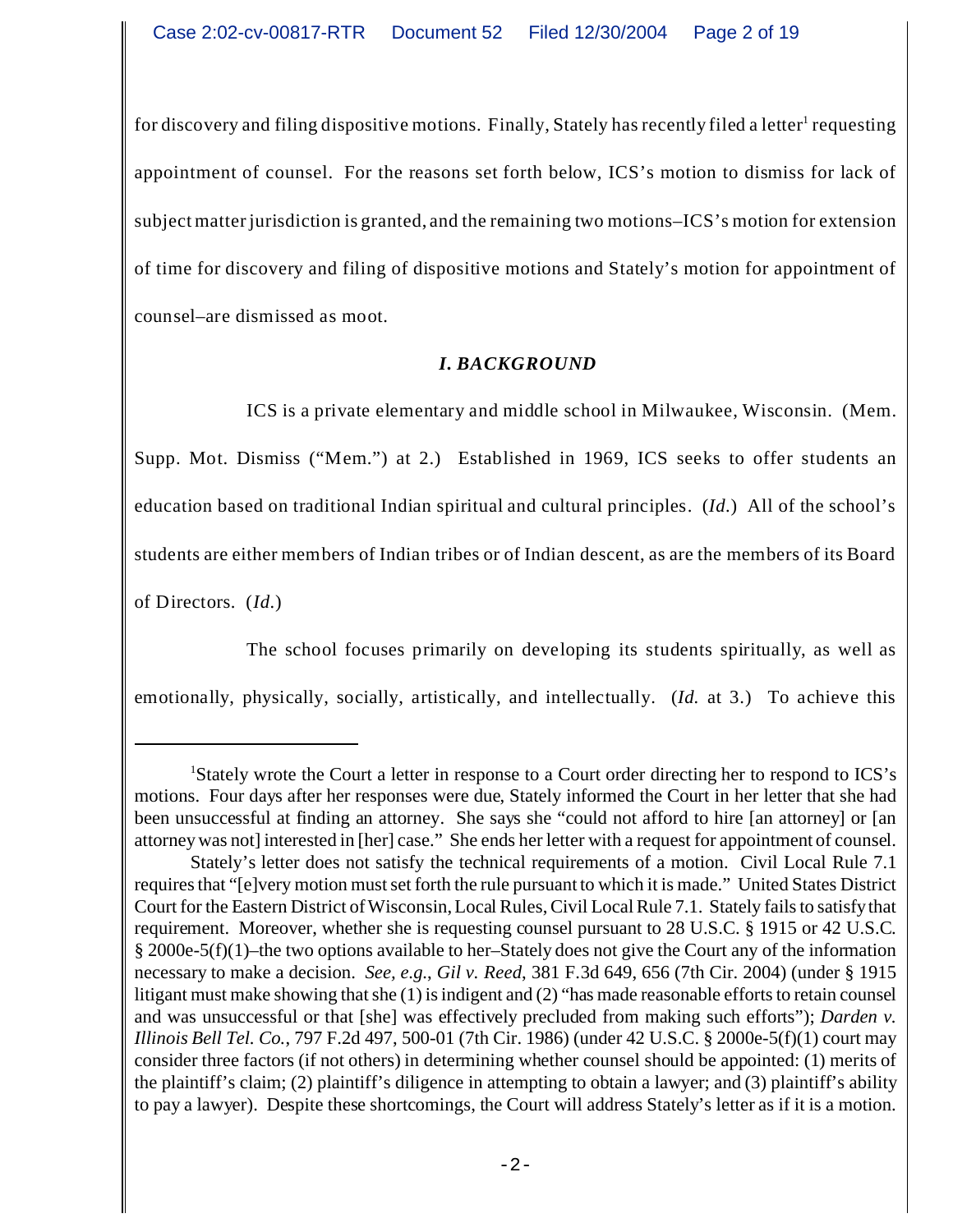development, ICS teachers are directed to expose students to as much Indian culture and spiritual belief in the classroom as possible. (*Id*.) Teachers, as a condition of their employment, are required to teach and engage in traditional Native American ceremonies on a regular basis and participate in the school's spiritually based mentorship program. (Decl. of Jo Lewis ("Lewis Decl.") ¶ 9.) The students' tribal backgrounds are diverse, however, so the school is careful not to overemphasize the spiritual traditions of one tribe to the exclusion of another. (Mem. at 4.) Moreover, many of the students also practice traditional western religions, like Catholicism, and various forms of Protestantism, among others. (*Id.*)

ICS regularly conducts religious ceremonies. On the first day of every month, the school holds opening ceremonies and on the last day of every month, closing ceremonies. (Lewis Decl. ¶ 17.) Attendance is mandatory for students and teachers alike. (*Id.*) The ceremonies include culturally and spiritually significant activities like pipe ceremonies, drumming, song, and prayer. (*Id.* ¶¶ 17, 20.) The school also hosts sweat lodge ceremonies twice a month. (Decl. of Brian Gunn ("Gunn Decl.") Ex. 1 at 23-24.) The school has its own sweat lodge structure, constructed of willow, where, during the ceremonies, heated rocks are brought into a pit inside the lodge. (*Id.* at 23 & 24 n.10.) The sacred sweat lodge ceremonies are believed to provide physical and spiritual healing to individuals and communities alike. (*Id.* at 23.) Students and faculty also make regular use of the school's spirit pole, both formally and informally, by performing rituals or praying. (*Id.* at 25.) Like the sweat lodge, the spirit pole is considered a sacred place. (*Id.*) Constructed of cedar (regarded as a cleansing substance), the pole is adorned with tobacco and eagle feathers. (*Id.*) Spirit poles have been described as the *axis mundi*–the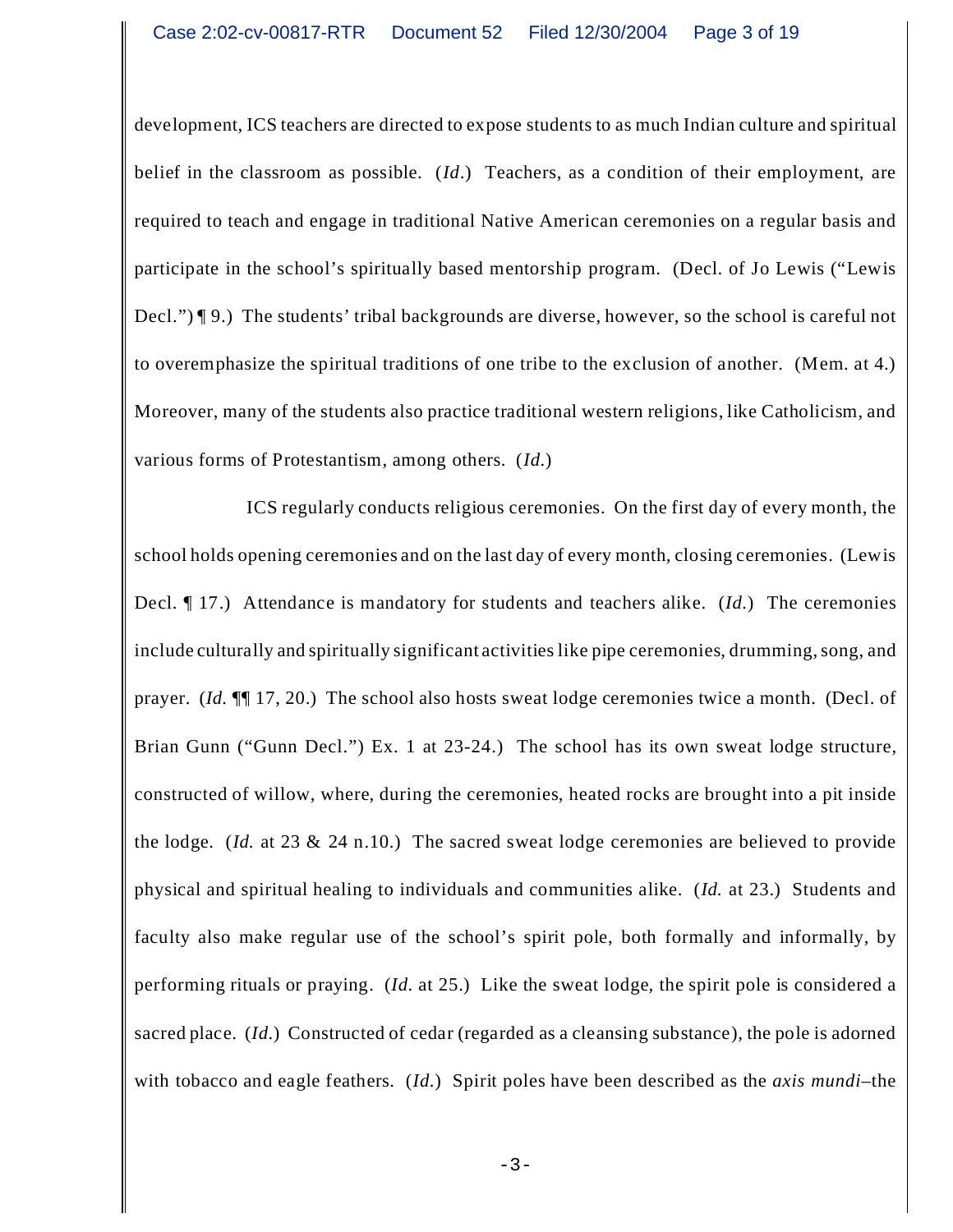center around which the earth turns. (*Id.*) The school observes seasonal feasts to celebrate the changing of the seasons. (*Id.* at 29.) Smudging–a method of prayer and blessing involving the spreading of smoke from aromatic herbs–is practiced regularly. (*Id.* at 30.)

The school also has at least four full-time positions for Native American cultural, spiritual, and language specialists. (Aff. of Dr. Linda Sue Warner ("Warner")  $\P(6.)^2$  These specialists foster a deeper understanding of rituals and ceremonies. The language teachers, besides teaching conversational language skills, teach students and other teachers prayers and blessings in either the Ojibwe, Menominee, or Oneida language. (Decl. of Cheryl Weber ¶¶ 5-7.)

For a brief time Stately was a teacher at ICS. During her time at the school, Stately participated, and sometimes assumed a leadership role, in various religious and cultural ceremonies. (Answers to Req. for Admission ¶¶ 21-22, 24-25, 39-43, 62, 63.) She also served as a mentor to several students in the school's spiritually based mentorship program. (Lewis Decl. ¶ 14; Warner Aff. Ex. 11.) Like the other teachers, Stately was expected to incorporate Native American cultural and religious traditions into her lessons. In December 2001, apparently unhappy with her lack of respect for the variety of religious traditions at the school, ICS fired Stately. (Compl. ¶ 5.) Not surprisingly, ICS and Stately disagree on the reasons she was fired. In response to her termination, Stately began a series of legal actions culminating in the filing of this suit in August 2002.

Stately has consistently failed, however, to diligently prosecute her action in this Court. When Stately's original counsel withdrew, the Court granted her time to find new

<sup>2</sup>Warner's Affidavit is attached to the Declaration of Brian Gunn as Part 2 of Exhibit 1.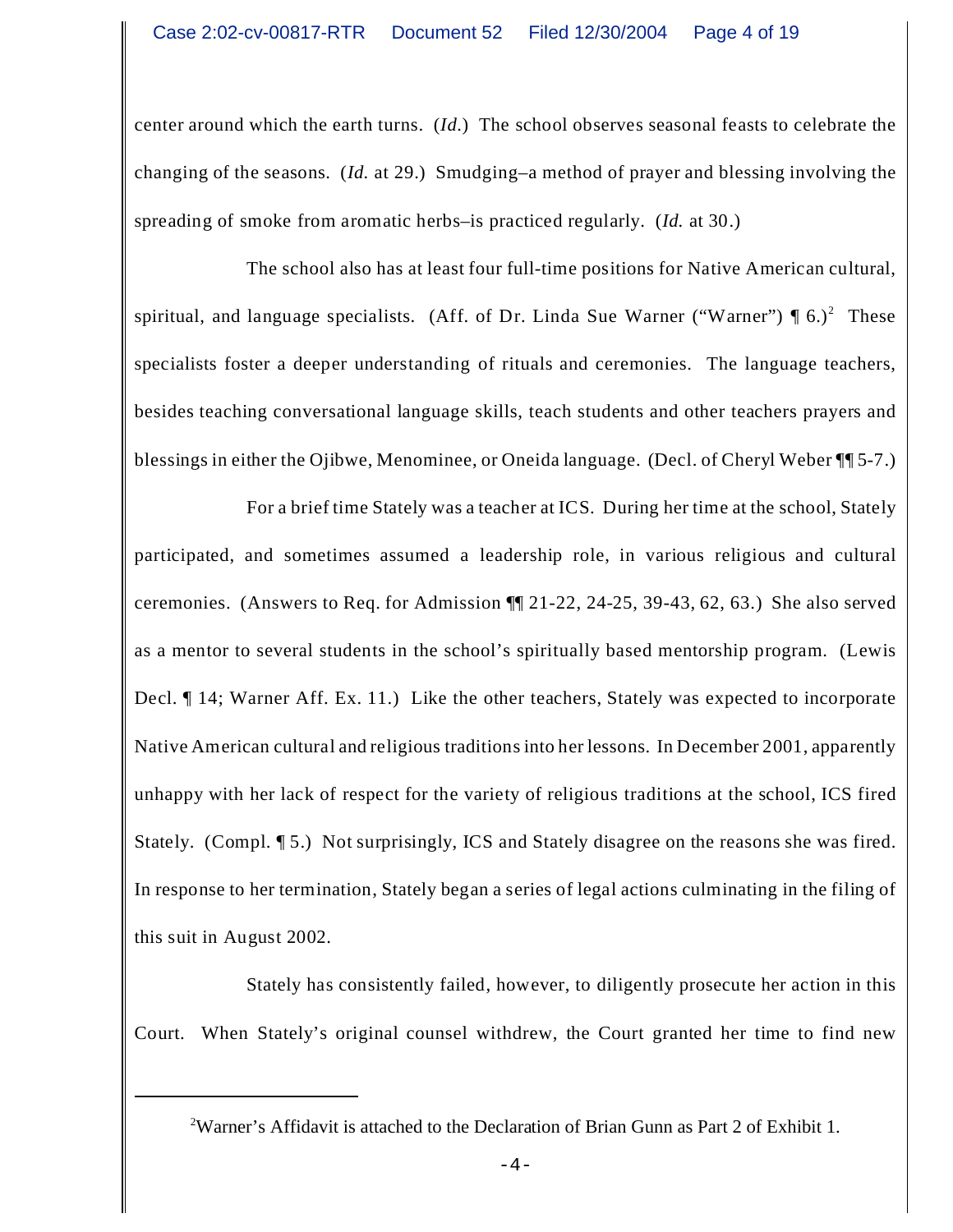representation. After three months of waiting, the Court issued an order giving Stately thirty additional days either to find an attorney or move the case forward on her own.<sup>3</sup> Stately never found an attorney.

Once on her own, Stately's dereliction quickly became blatant. For months Stately disregarded the Court's order to notify ICS of her experts by July 1, 2003, and her lay witnesses by August 8, 2003 (she had done neither by late November 2003). Similarly, Stately's Rule 26(f) initial disclosures were over six months late. She never provided ICS with signed and sworn responses to Requests for Admissions and Interrogatories.<sup>4</sup>

Stately has also made it impossible for ICS to depose her. Stately's deposition was first set for Monday, October 13, 2003. On Friday, October 10, 2003, despite having nearly one month's notice of the deposition date, Stately informed ICS that she would not be at the deposition. Stately had moved to California since filing her lawsuit and claimed to be unable to return to Milwaukee for the deposition. The Court again ordered Stately to make herself available for deposition, this time on or before May 10, 2004. The Court made it clear that further delay in discovery would not be tolerated. (*See* Second Amended Scheduling Order, April 7, 2004 ("Neither the pendency of motions nor settlement discussions shall affect any of the dates set in this action, and neither shall justify delays in the taking of discovery.").) But Stately's

<sup>3</sup>Stately is apparently an attorney. She received her law degree from the University of Wisconsin and practiced law in Wisconsin from 1982-1988. (*See* Letter from Barbara O'Brien, November 25, 2003 [Docket No. 21].)

<sup>4</sup>Stately provided responses to the Requests for Admissions and Interrogatories, but she did not sign or swear to her responses. Despite repeated reminders from ICS, and several promises that she would sign her responses, Stately still has not done so.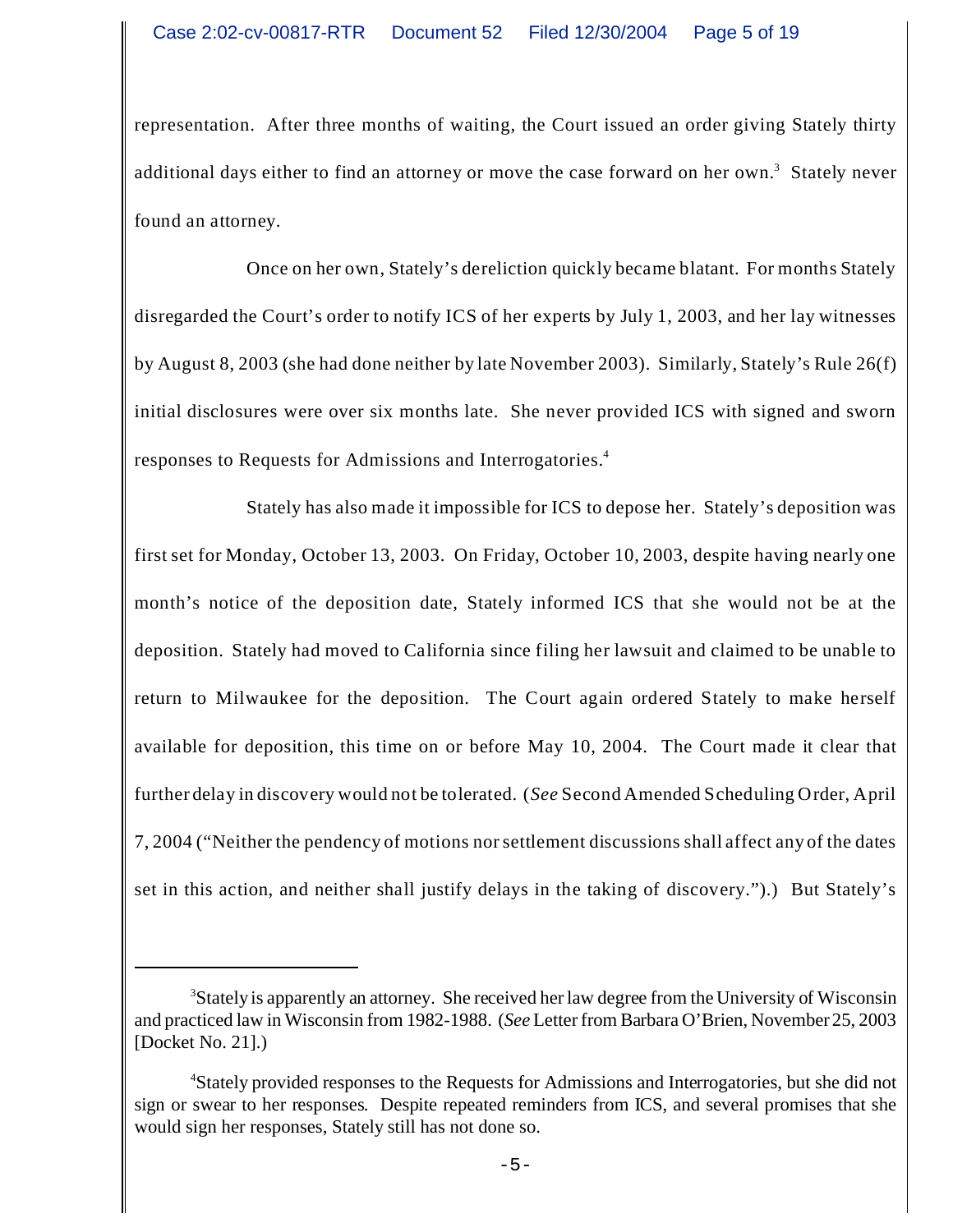cavalier disobedience continued. Stately, once again, did not attend her deposition and told ICS that she would not do so until later.

Over two years passed in the litigation and discovery had gone virtually nowhere. Consequently, ICS filed a motion to dismiss and a motion to extend discovery. Though Stately did not respond to ICS's motions, the Court denied them without prejudice because ICS had not shown that it served Stately. After the Court denied ICS's motions, however, Stately wrote a letter to the Court admitting that she had been served. In her letter, she noted that, while she did not oppose ICS's motion to extend discovery, she needed forty-five more days to respond to ICS's motion to dismiss. Stately's request for extra time came eight days after her responsive deadline had passed. Satisfied that Stately had, in fact, been served, the Court reopened ICS's motions and gave Stately two weeks to respond.<sup>5</sup> Two weeks came and two weeks went; Stately did not respond. Then, four days after her deadline and over two years after her lawyer withdrew, Stately wrote a letter requesting that the Court appoint her counsel.

Thus, ICS's motion to dismiss is still unopposed. Were it empowered, the Court would dismiss the action *sua sponte* for Stately's failure to prosecute. *See, e.g.*, *Casteel v. Pieschek*, 3 F.3d 1050, 1055 (7th Cir. 1993) ("Under Federal Rule of Civil Procedure 41(b), dismissal is appropriate when there is a clear record of delay or contumacious behavior." (quotations omitted)); *Daniels v. Brennan*, 887 F.2d 783, 785 (7th Cir. 1989) ("District courts have inherent authority to dismiss a case *sua sponte* for a plaintiff's failure to prosecute."). In this case, though, the Court cannot yet dismiss Stately's action for failure to prosecute because

<sup>5</sup>The two-week window that Stately was given created a new deadline more than forty-five days after her original deadline. In other words, the Court effectively gave Stately the time she requested.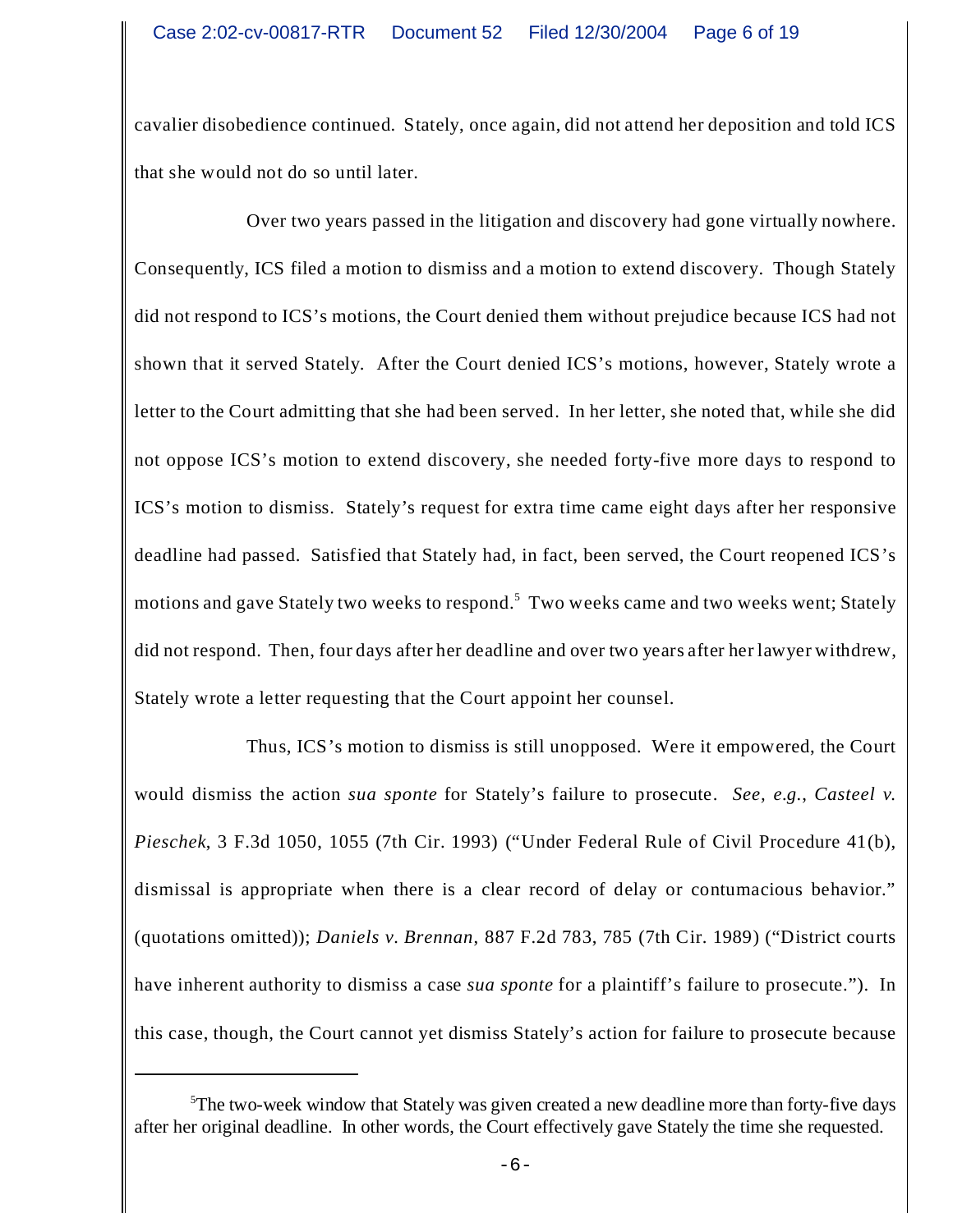subject-matter jurisdiction has been called into question. A question regarding subject-matter jurisdiction is an inquiry of the first priority–it must be addressed before the Court may proceed to any other matters. *See Steel Co. v. Citizens for a Better Env't*, 523 U.S. 83, 93-102 (1998) (rejecting the so-called doctrine of "hypothetical" or "assumed" jurisdiction and holding that courts should address subject-matter jurisdiction first); *Crestview Vill. Apartments v. United States Dep't of Hous. & Urban Dev.*, 383 F.3d 552, 557 (7th Cir. 2004); *State of Illinois v. City of Chicago*, 137 F.3d 474, 478 (7th Cir. 1998) ("Subject-matter jurisdiction is the first question in every case, and if the court concludes that it lacks jurisdiction it must proceed no further.").

#### *II. SUBJECT-MATTER JURISDICTION*

Stately asserts (on the face of her complaint) that this Court has subject-matter jurisdiction because, by invoking Title VII and § 1981, she raises federal questions. *See* 28 U.S.C. § 1331. Stately is also suing ICS under three state-law causes of action–a WFEA violation, breach of contract, and wrongful termination–over which she must believe the Court to have supplemental jurisdiction. *See* 28 U.S.C. § 1367. The Court may exercise supplemental jurisdiction over state-law claims only when it has original jurisdiction over the federal claims. § 1367(a). If the Court determines that it has no subject-matter jurisdiction over Stately's federal claims, it is canonical that the Court *cannot* exercise supplemental jurisdiction over her state-law claims. *See Rifkin v. Bear Stearns & Co.*, 248 F.3d 628, 634 (7th Cir. 2001); *Scarfo v. Ginsberg, DBG 94, Inc.*, 175 F.3d 957, 962 (11th Cir. 1999); *Musson Theatrical, Inc. v. Fed. Express Corp.*, 89 F.3d 1244, 1255 (6th Cir. 1996), *as amended on Denial of Reh'g and Reh'g En Banc*, 1998 WL 117980 (6th Cir. Jan. 15, 1998); *Randolph v. Budget Rent-A-Car*, 97 F.3d 319, 329 (9th Cir.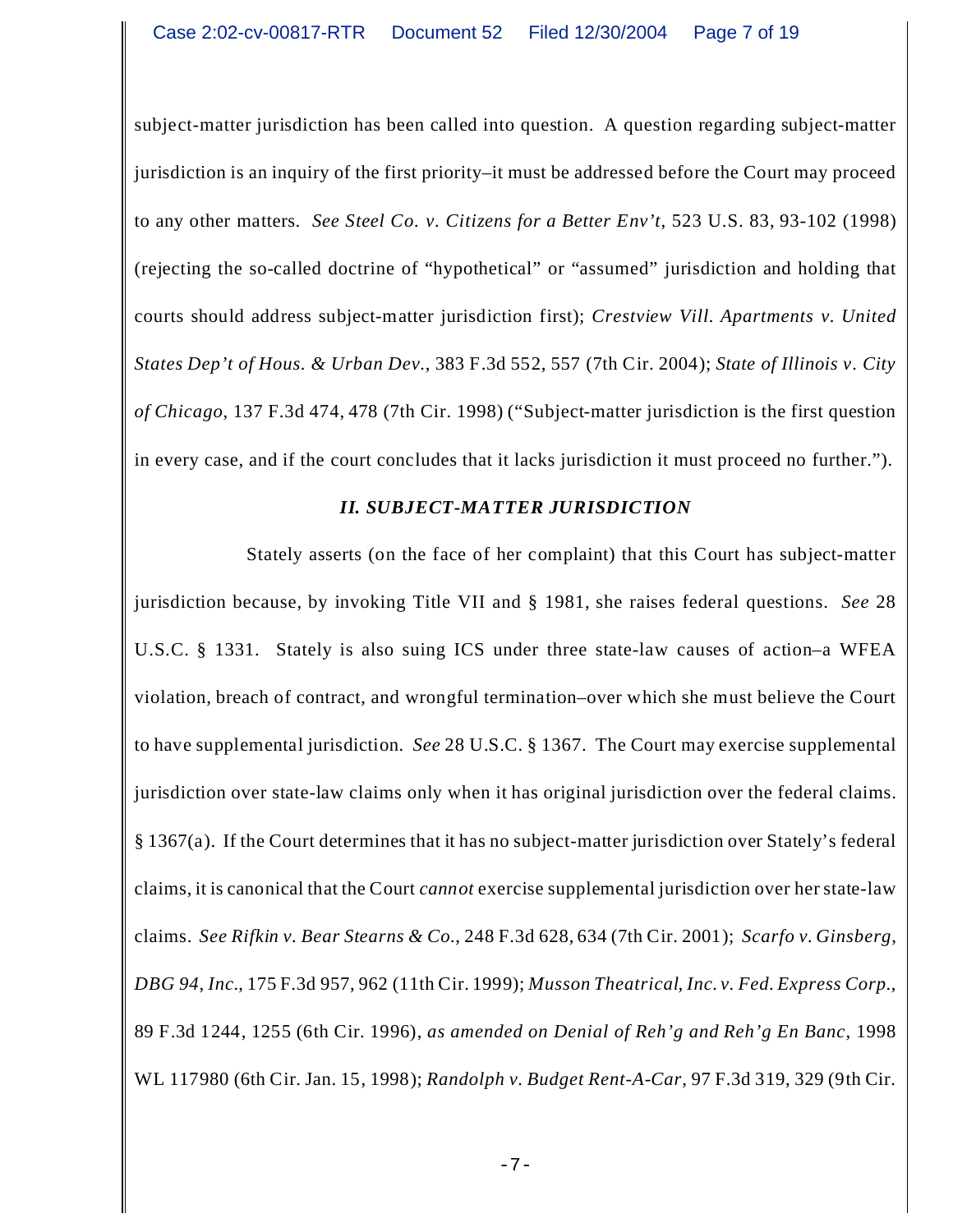1996); *Toste Farm Corp. v. Hadbury, Inc.*, 70 F.3d 640, 646 n.11 (1st Cir. 1995); *Womble v. Bhangu*, 864 F.2d 1212, 1213 (5th Cir. 1989). Accordingly, the Court begins by considering only whether it has subject-matter jurisdiction over Stately's Title VII and § 1981 claims.<sup>6</sup>

Once a party has "fairly cast [the existence of jurisdiction] into doubt," the party asserting jurisdiction has the burden of presenting evidence that jurisdiction exists. *In re Brand Name Prescription Drugs Antitrust Litig.*, 123 F.3d 599, 607 (7th Cir. 1997); *Selcke v. New England Ins. Co.*, 2 F.3d 790, 792 (7th Cir. 1993); *see also* Fed. R. Civ. P. 12(h)(3) ("Whenever it appears by suggestion of the parties or otherwise that the court lacks jurisdiction of the subject matter, the court shall dismiss the action."). So, if jurisdiction is fairly cast into doubt, Stately must support her allegations with "competent proof . . . which in our circuit requires [Stately] to offer evidence which proves to a reasonable probability that jurisdiction exists." *Chase v. Shop 'N Save Warehouse Foods, Inc.*, 110 F.3d 424, 427 (7th Cir. 1997) (internal citations omitted); *Wellness Cmty. Nat. v. Wellness House*, 70 F.3d 46, 49 (7th Cir. 1995).

Although most courts speak of "burdens" only with respect to the party asserting jurisdiction, this Court must consider the "burden" of the party challenging jurisdiction. Because Stately has not responded to ICS's motion to dismiss, there is no question that she has failed to carry whatever burden she might bear. The question, then, is whether ICS fairly cast jurisdiction

<sup>6</sup>With respect to Title VII and § 1981 claims, the Seventh Circuit has held that "[a]lthough section 1981 and Title VII differ in the types of discrimination they proscribe, the methods of proof and elements of the case are essentially identical." *Johnson v. City of Fort Wayne, Ind.*, 91 F.3d 922, 940 (7th Cir. 1996). In Stately's case, she invokes the two statutes to attack the same type of alleged discrimination–discrimination based on her race or ancestry. So in this case, the Title VII and § 1981 claims are substantively and procedurally identical. Thus, the Court is comfortable that if the First Amendment prevents a Title VII action from being heard, it also prevents a § 1981 action from being heard.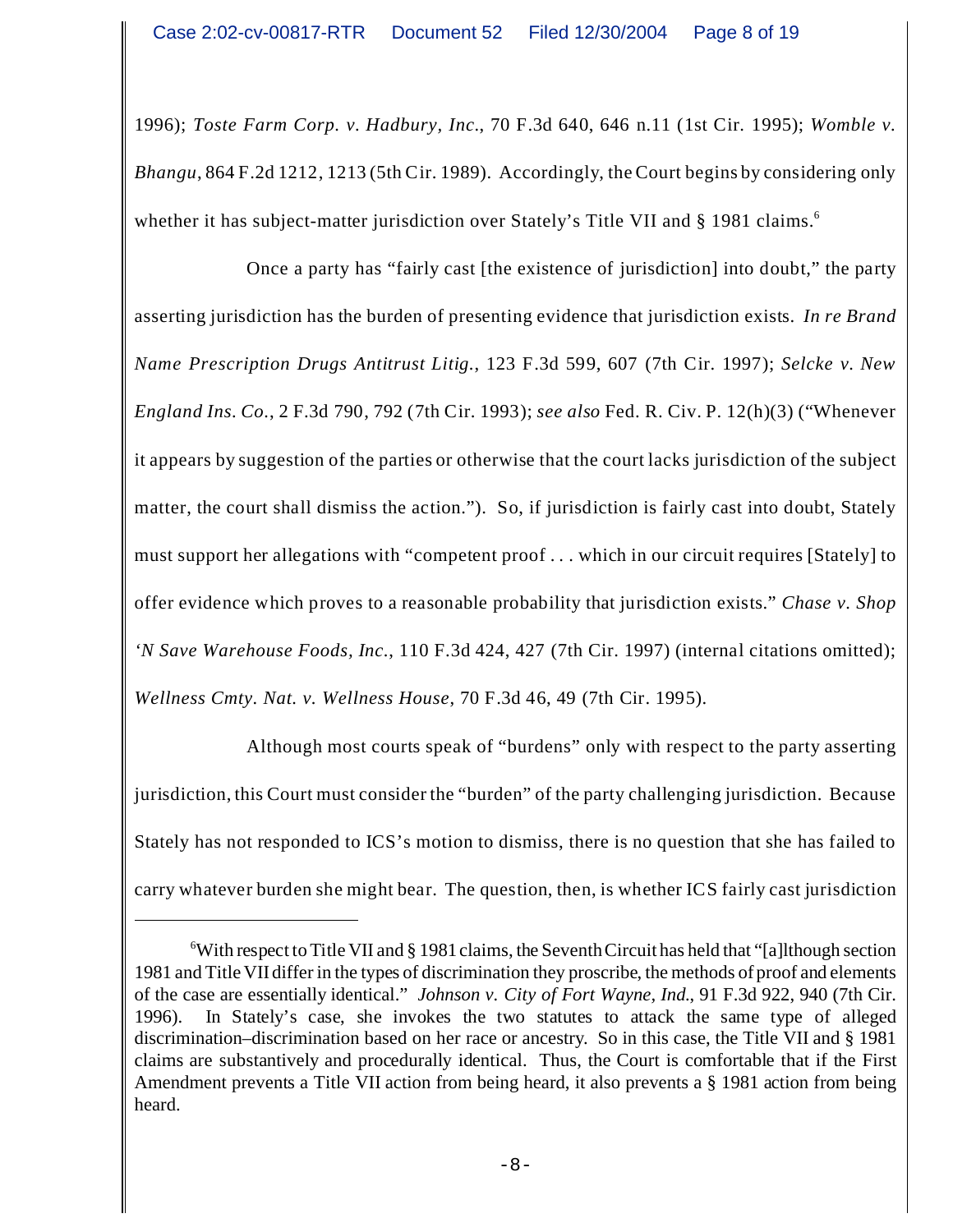into doubt. If it has, the action must be dismissed for lack of subject-matter jurisdiction because Stately failed to offer evidence which proves to a reasonable certainty that jurisdiction exists. *See In re Brand Name Prescription Drugs Antitrust Litig.*, 123 F.3d at 607; *Selcke*, 2 F.3d at 792.

There are two ways to challenge subject matter jurisdiction. A party may argue that subject matter jurisdiction is not evident on the face of the complaint. *United Phosphorus, Ltd. v. Angus Chem. Co.*, 322 F.3d 942, 946 (7th Cir. 2003). In such a case the Court analyzes the motion by assuming that the allegations in the complaint are true. *Id.* Another way to challenge subject matter jurisdiction is to challenge it *in fact*. *Id.* When a complaint is formally sufficient and a party challenges subject matter jurisdiction in fact, "the movant may use affidavits and other material to support the motion." *Id.* In that event, "the court is free to weigh the evidence to determine whether jurisdiction has been established." *Id.* ICS's motion challenges the subjectmatter jurisdiction of this Court in fact.

ICS contends that the Free Exercise and the Establishment Clauses of the First Amendment prevent the Court from having subject-matter jurisdiction over this case. The First Amendment states, in pertinent part: "Congress shall make no law respecting an establishment of religion, or prohibiting the free exercise thereof . . . ." U.S. Const. Amend. I. This language, containing both the Free Exercise and Establishment Clauses, precludes the judicial branch from interfering in the exercise of religion. *Kreshnik v. Saint Nicholas Cathedral*, 363 U.S. 190, 191 (1960). Specifically, ICS argues that the Free Exercise Clause forecloses courts from intruding into the ecclesiastical sphere and issuing rulings on employment decisions. Moreover, ICS maintains that the Establishment Clause stops the Court from applying federal employment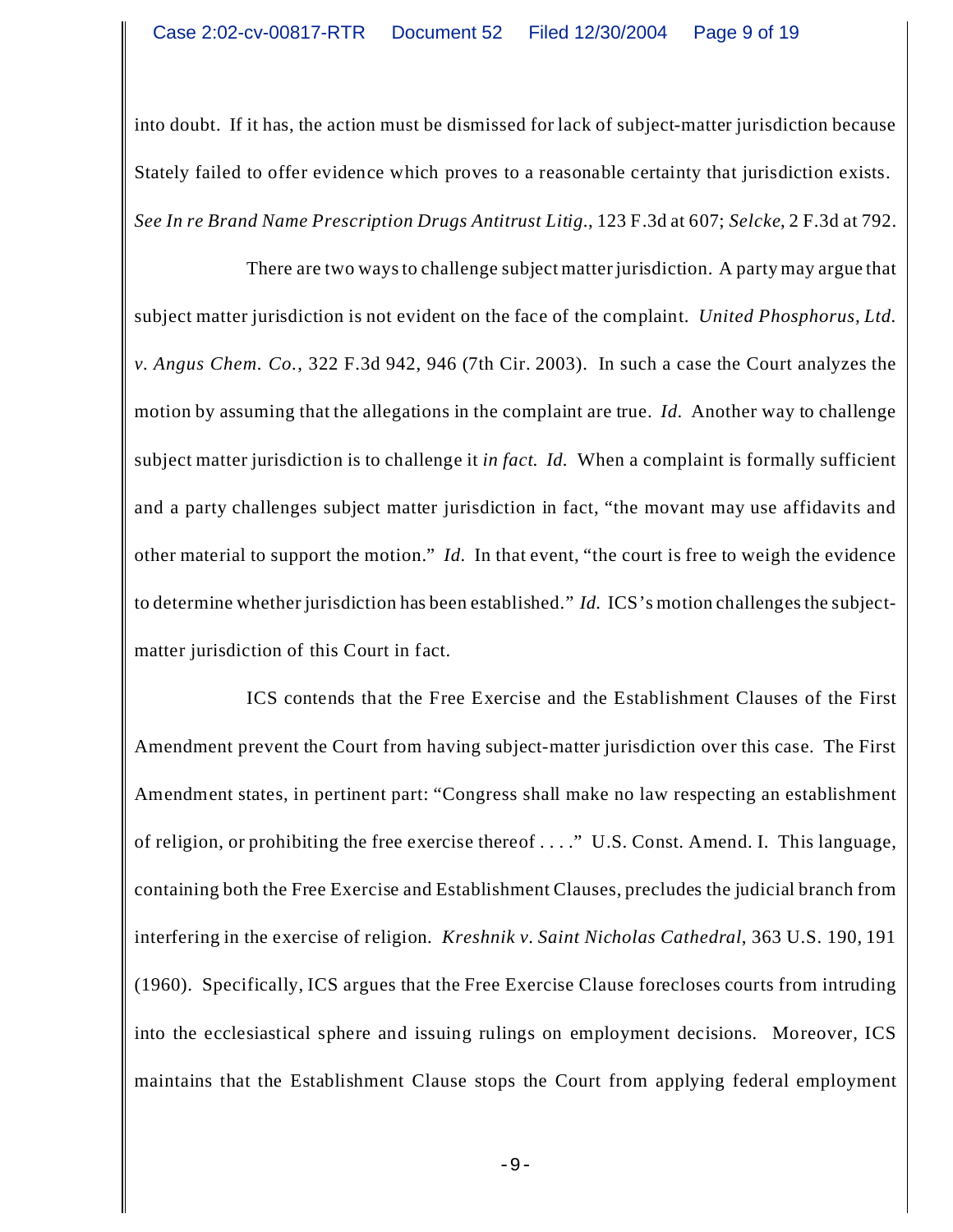statutes to the school. The Court finds that ICS's arguments, while not unassailable, fairly cast jurisdiction into doubt. Because Stately has not responded to ICS's motion (and the Court cannot seek out facts beyond those in the record), based on *this* record, the Court cannot say that it has jurisdiction to hear this case.

#### **A. Free Exercise Clause**

The Seventh Circuit has squarely held that applying the provisions of Title VII to the employment relationship between a religious institution and its minister would violate the Free Exercise Clause of the First Amendment. *Alicea-Hernandez v. Catholic Bishop of Chicago*, 320 F.3d 698, 702-03 (7th Cir. 2003); *Young v. N. Illinois Conference of United Methodist Church*, 21 F.3d 184 (7th Cir. 1994). ICS argues that Stately's claims fit squarely within this constitutional restriction of subject matter jurisdiction. This argument begs two questions: (1) Is ICS a religious institution entitled to the protection of the First Amendment? and, if so, (2) Was Stately's position a ministerial one?

## **1. Religion**

ICS argues that it is an institution promoting a religion. Yet, ICS never tells the Court what its religion is. ICS embraces a variety of religions and their teachings. There is little, if any, guidance in the cases on whether ICS's teachings and programs are properly characterized as religion under the First Amendment. *See Africa v. Pennsylvania*, 662 F.2d 1025, 1031 (3d Cir. 1981) ("The Supreme Court has never announced a comprehensive definition of religion for use in" First Amendment cases.). Indeed, because ICS's students, teachers, and administrators are admittedly affiliated with different western religions as well as tribal religions, the question is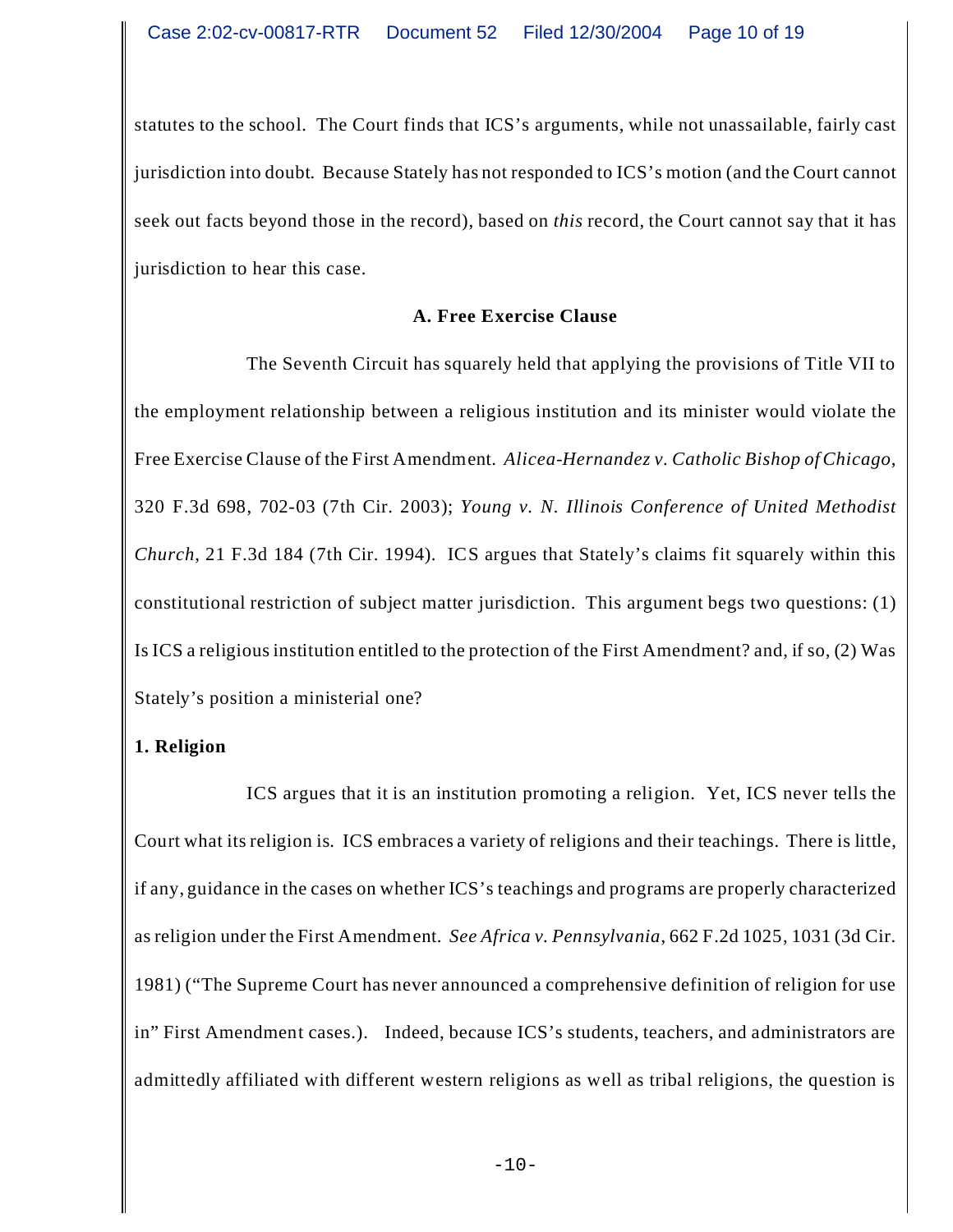even more difficult. ICS is more like a melting-pot of religions than an institution promoting an identifiable, specific, and unified system of beliefs.

Nevertheless, a "religion" for purposes of First Amendment protection need not be mainstream, popular, well-organized, or even formally identifiable. *See United States v. Ballard*, 322 U.S. 78, 86-87 (1944). It is not the veracity of the religious beliefs that is tested, but the sincerity with which they are held. *United States v. Seeger*, 380 U.S. 163, 176 (1965); *Ballard*, 322 U.S. at 86-88; *Africa*, 662 F.2d at 1031. *But see Wisconsin v. Yoder*, 406 U.S. 205, 215-16 (1972)(noting that the "concept of ordered liberty precludes allowing every person to make his own standards on matters of conduct in which society as a whole has important interests," and holding that secular or philosophical beliefs do not receive the protection of the First Amendment's Religion Clauses). Usually a religion will address deep, fundamental questions. *Africa*, 662 F.2d at 1032. Religions are also usually comprehensive in nature, involving a belief system rather than isolated teachings. *Id.* Finally, religions are often marked by formal and external signs or ceremonies. *Id.*

Though they are not subject to the same boundaries as traditional western religions, Native American religions typically satisfy any constitutional test for "religion." Native Americans perform rituals, celebrate ceremonies, and observe sacred beliefs and practices, but their religions are less formal than many western religions. (*See* Expert Report of Deward E. Walker, Jr.<sup>7</sup> ("Walker Report")  $\P$  2.) Native Americans tend to place a greater emphasis on oral rather than written tradition. (*Id.* ¶ 3.) They place far less emphasis on the structure of a

<sup>7</sup>Walker is a Professor of Anthropology and Ethnic Studies at the University of Colorado.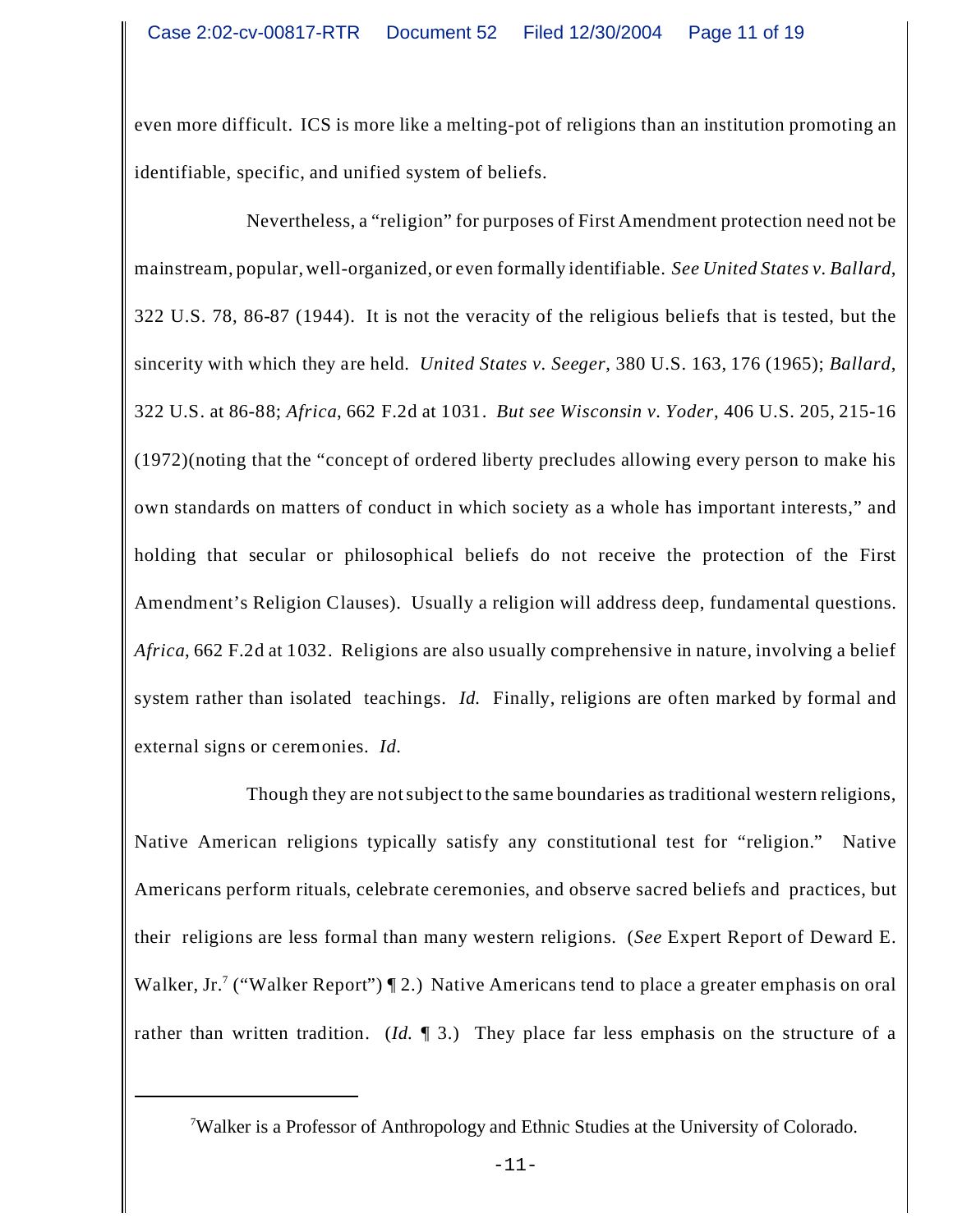"church" and more emphasis on nature, community, and the individual. (*Id.* ¶¶ 4-5.) Thus, Native American religions often do not have an identifiable hierarchical structure.

The line between sacred and profane does not exist in Native American cultures. Anthropologists and other scholars believe "Indian culture" and "Indian religion" to be inseparable. (*Id.* ¶ 8.) Courts, too, have recognized the interconnectedness of Native American culture and religion. *See, e.g.*, *Bear Lodge Multiple Use Ass'n v. Babbit*, 2 F. Supp. 2d 1448, 1450 n.2 (D. Wyo. 1998) ("The Court is not persuaded that a legitimate distinction can be drawn in this case between the 'religious' and 'cultural' practices of those American Indians who consider Devils Tower a sacred site."), *aff'd* 175 F.3d 814 (10th Cir. 1999); *Reinert v. Haas*, 585 F. Supp. 477, 479 (S.D. Iowa 1984) ("Indian religion and Indian culture are one and the same. It is a way of life that is practiced constantly."); *Peyote Way Church of God, Inc. v. Smith*, 556 F. Supp. 632, 673 (N.D. Tex. 1983) (noting that "[t]he legislative history of the American Indian Religious Freedom Act . . . is clear in finding that religion is an integral part of Indian culture.").

ICS maintains that courts have recognized Native American religions as "religion" for purposes of the First Amendment. But ICS cites to cases involving *a religion* (or at least a single religious belief), not *religions*, like the case at bar. *See Reinert*, 585 F. Supp. at 480 ("There is, of course, no question that *the Native American Religion* is a legitimate religion." (emphasis added)); *Alabama and Coushatta Tribes of Texas v. Trs. of the Big Sandy Indep. Sch. Dist.*, 817 F. Supp. 1319, 1325-29 (E.D. Tex. 1993) (noting that the Native American Indian movement, a "Pan-Tribal" movement eschewing the practice of separate tribal religions and practicing traditional religions as a combined, single religion, is "religion" for First Amendment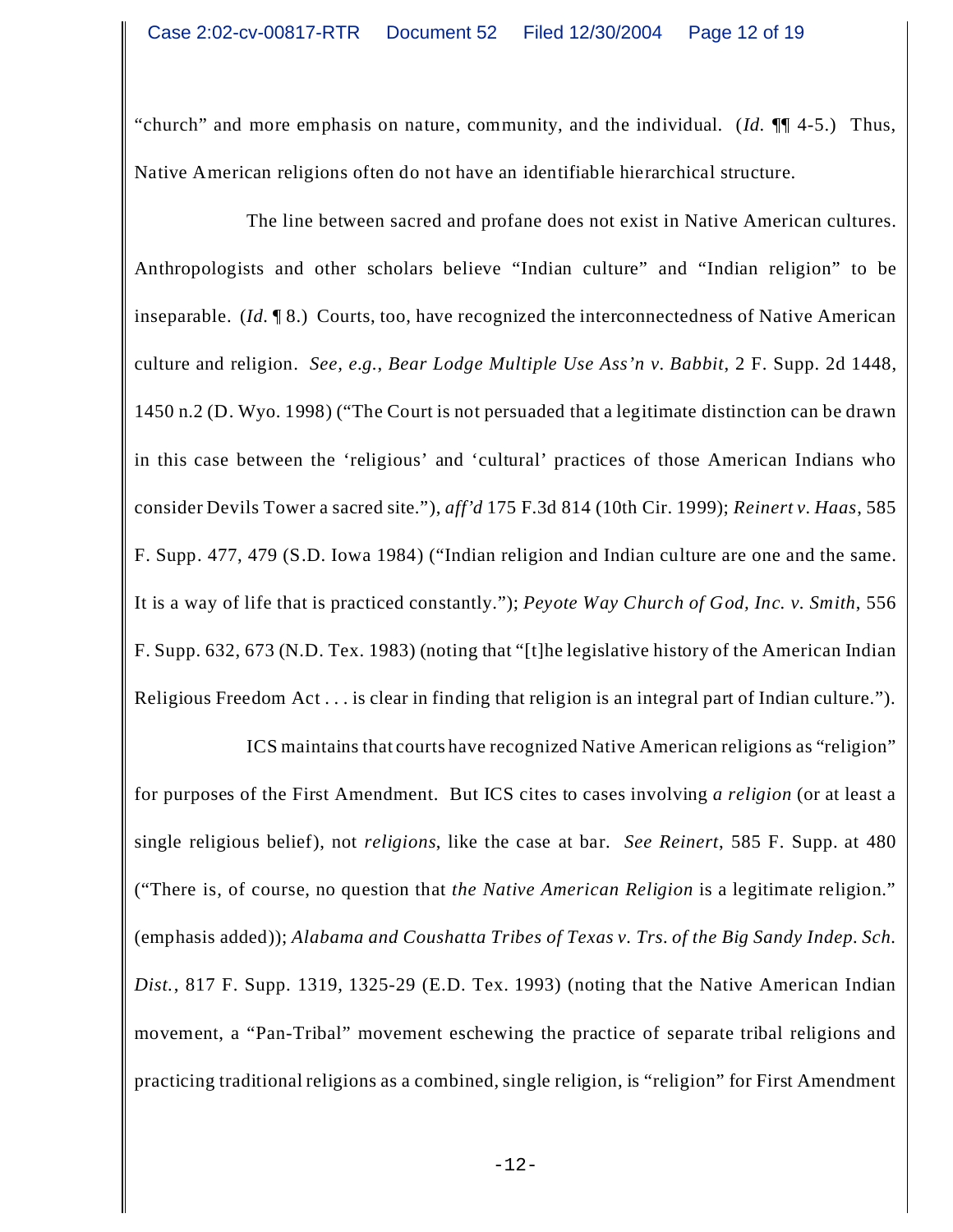purposes; and specifically examining the sincerity of the members' belief that long hair is sacred), remanded on other grounds, 20 F.3d 469 (5th Cir. 1994).<sup>8</sup> ICS is admittedly something of a religious diplomat–embracing all and offending none. But can that approach qualify an institution for the protection of the First Amendment?

ICS does not present the Court with the central tenets of a religion or even a suggestion that ICS propagates *a* religion. If it did, the situation would be more like that in *Reinert*, *Alabama and Coushetta Tribes of Texas*, and a number of other cases in which courts have applied First Amendment protections to religious institutions. *See, e.g.*, *Alicea-Hernandez*, 320 F.3d 698; *Young*, 21 F.3d 184; *Curay-Cramer v. Ursuline Acad.*, \_\_ F. Supp. 2d\_\_, 2004 WL 2632958 (D. Del. 2004); *Miller v. Bay View United Methodist Church, Inc.*, 141 F. Supp. 2d 1174 (E.D. Wis. 2001). But here ICS's religious position is amorphous–it is unclear what religious notions, other than tolerance (which is arguably a philosophical rather than religious notion), ICS actually subscribes to or propagates. Even though Native American religions are less formal and structured than other western religions, surely it would be a mistake (if not downright offensive) to refer to *all* Native American religions as *a single* religion.

<sup>8</sup> In *Reinert*, the plaintiffs were Native American inmates actively engaged in the practice of a formal religion known as "Native American Religion." *Reinert*, 585 F. Supp. at 478. Among its findings of fact, the court noted that inmates were of several specific faiths: Native American Religion, Catholicism, Judaism, American Muslim, and Moorish Science Temple, among others. *Id.* In other words, the court found that the Native American Religion had a specific, identifiable set of beliefs and practices. Similarly, in *Alabama and Coushatta Tribes of Texas*, the court considered whether several youths from the same tribe held a sincere religious belief that wearing long hair is sacred. 817 F. Supp. at 1324. The youths were a part of a "Pan-Tribal" movement which sought to return to traditional Native American culture and heritage. *Id.* at 1325. That movement combined traditional tribal religions to practice them in a singular fashion, rather than reviving each one individually. *Id.* But the crucial question before the court was a singular one: whether the wearing of long hair was, by itself, a sincerely held religious belief. *Id.* at 1328-30.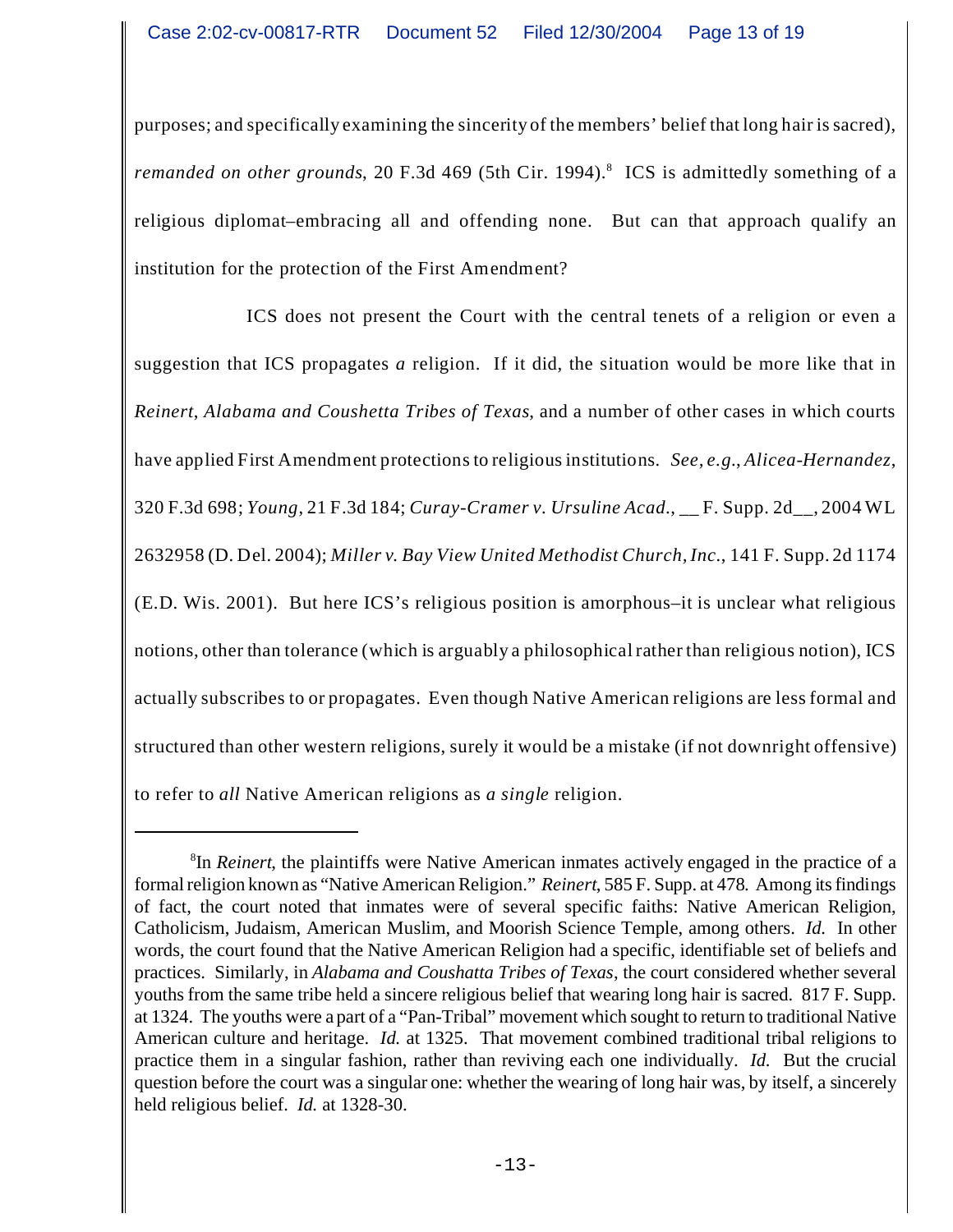Instead, ICS relies on the notion that, because it emphasizes both Native American culture and spirituality, and because the two are inseparable, the school is "religious" for purposes of the First Amendment. The school points out that, though many of its students simultaneously practice both Christian religions and traditional Native American ones, Native American religious beliefs do not require exclusivity.

Despite the conceptual difficulties its position poses to conventional westernreligious thought, ICS has carried its "burden" of fairly casting jurisdiction into doubt. ICS presents evidence, including an expert declaration, that Native American religions are nonexclusive. In other words, Native American religions do not consider it contradictory to fully practice more than one religion. (*See* Walker Report ¶¶ 6.A, 6.C, & 6.D.) In addition, the Court does not question the genuineness of ICS's intent to propagate Native American culture and religion, nor the conviction with which its students, faculty, and administrators hold their beliefs. Accordingly, the Court accepts, on this record, that ICS is a religious institution.

## **2. Ministerial Position**

Finding that ICS is a religious institution is only part of the First Amendment analysis. The Court also must consider whether Stately's position was "ministerial." Title VII (and § 1981 in this case) does not apply to the relationship between a religious institution and its minister if such application would encroach on the Free Exercise Clause. *Alicea-Hernandez*, 320 F.3d at 702-03. To determine whether Stately's position was ministerial, the Court does not look at ordination, but to the function of the position. *Id.* at 703. The ministerial exception is "founded upon the principle that 'perpetuation of a church's existence may depend upon those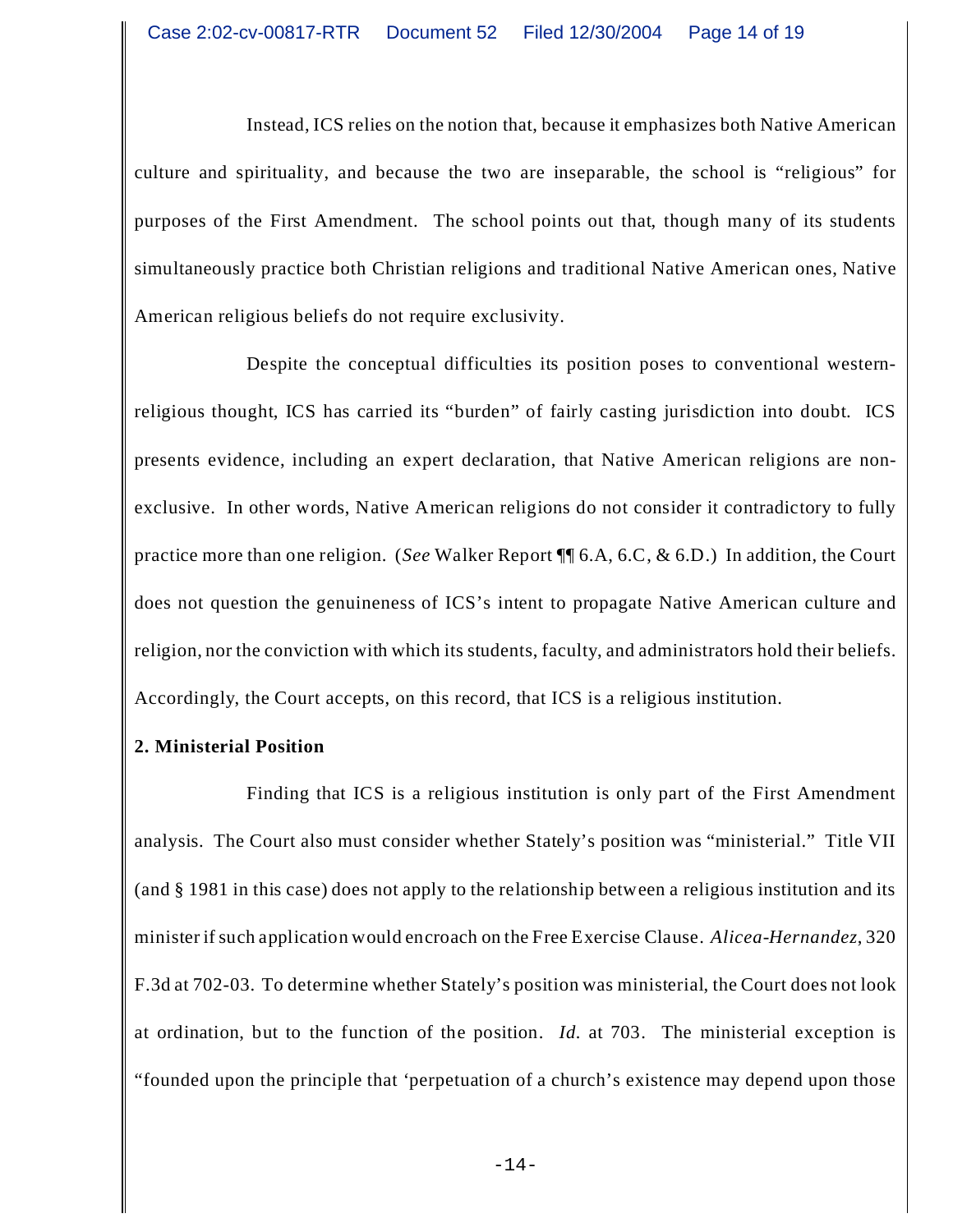whom it selects to preach its values, teach its message, and interpret its doctrines both to its own membership and to the world at large.'" *Id.* at 704 (quoting *Rayburn v. Gen'l Conf. of Seventh-Day Adventists*, 772 F.2d 1164, 1168 (4th Cir. 1985)). Thus, when a party acts as a liason between a religious institution and "those whom it would touch with its message," she is acting in a ministerial role. *Id.*

In the present case, there can be little doubt that Stately was hired to act in a ministerial role. ICS requires all of its teachers to integrate Native American culture and religion into their classes; Stately was no exception. (Lewis Decl. ¶ 9; Answers to Req. for Admission ¶ 93.) Stately participated in and, from time to time, assumed a leadership role in ICS's religious ceremonies and cultural activities, like spirit pole ceremonies, opening and closing ceremonies, and traditional Indian singing. (Answers to Req. for Admission ¶¶ 21-22, 24-25, 39-43, 62, 63.) She served as a mentor to several students, expressly charged with taking a deep interest in the students' spiritual health. (Lewis Decl. ¶ 14; Warner Aff. Ex. 11.) Given her instrumental role in developing the spiritual life of her Native American students, Stately's position was unquestionably ministerial. Consequently, the Court is satisfied that ICS has at least fairly cast into doubt whether this Court has jurisdiction to hear this case given the Free Exercise Clause of the First Amendment.

#### **B. Establishment Clause**

In *Lemon v. Kurtzman*, 403 U.S. 602, 612-13 (1971), the Supreme Court articulated a three-prong test to determine whether a statute violates the Establishment Clause. First, a statute must have a secular legislative purpose. *Id.* at 612. Second, the statute's principal effect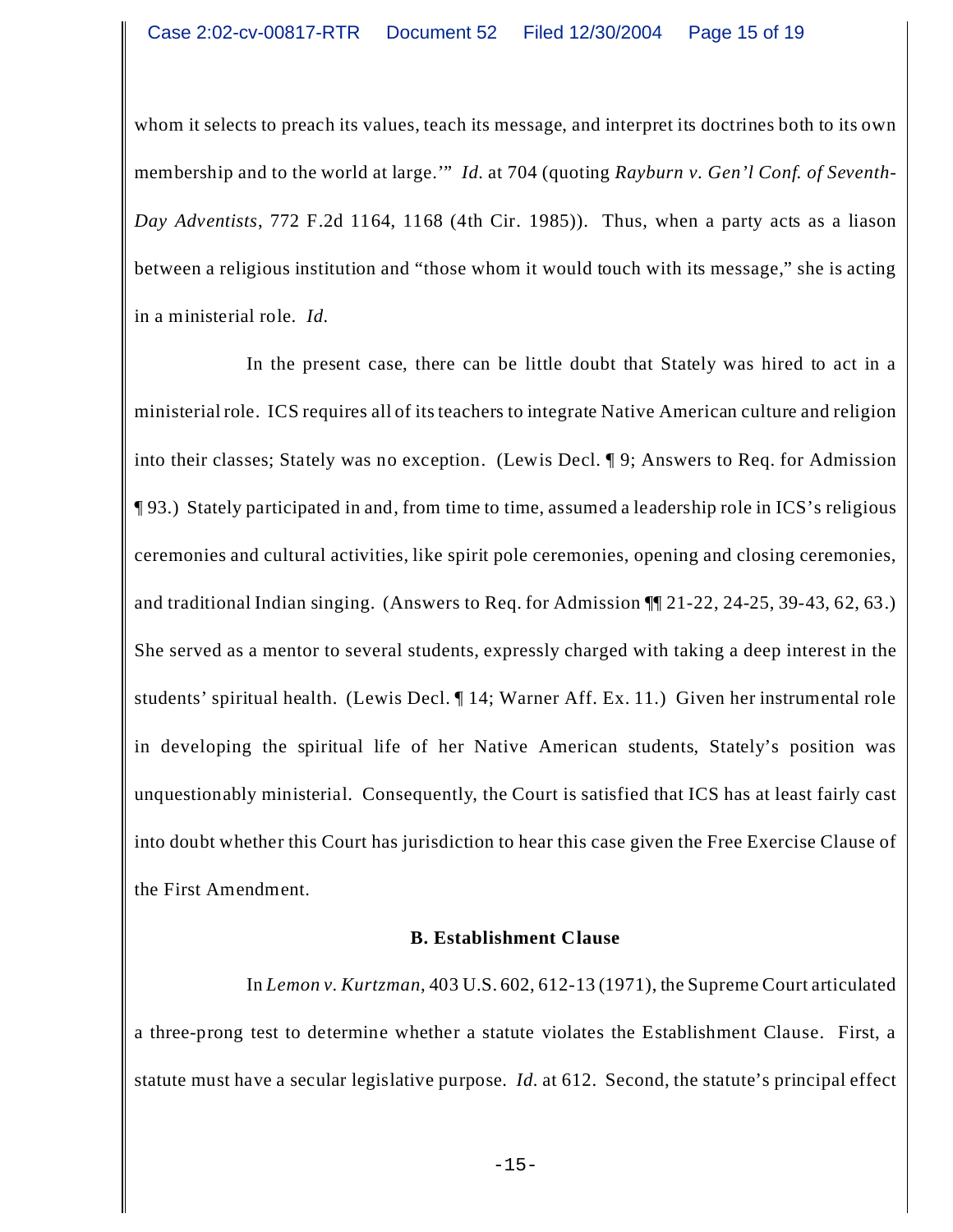must be one that does not advance or inhibit religion. *Id.* Third, the statute must not "foster an excessive government entanglement with religion." *Id.* at 613 (quotations omitted). ICS does not contest the first two prongs. Instead, it argues that allowing Stately to assert Title VII and Section 1981 claims would foster excessive government entanglement with religion.

Entanglement may be procedural or substantive. Procedural entanglement arises out of protracted legal battles, pitting church against state, and draining religious resources away from their intended beneficiaries. *Rayburn*, 772 F.2d at 1171. Substantive entanglement occurs when "the Government is placed in a position of choosing among competing religious visions." *Bay View United Methodist Church*, 141 F. Supp. 2d at 1183 (quoting *E.E.O.C. v. Catholic Univ. of Am.*, 83 F.3d 455, 465 (D.C. Cir. 1996); *see also Rayburn*, 772 F.2d at 1170-71. To determine whether government entanglement with religion is excessive, a court must consider the character and purposes of the institution, the nature of the burden imposed, and the resulting relationship between the government and the religious authority. *Rayburn*, 772 F.2d at 1169-70; *Bay View United Methodist Church*, 141 F. Supp. 2d at 1183 (citing *Lemon*, 403 U.S. at 615).

Allowing Stately to pursue her Title VII and § 1981 claims against ICS in this case would result in excessive entanglement both procedurally and substantively. ICS is a religious institution (at least as far as this record establishes) in both character and purpose. It emphasizes the spiritual development of its students through both formal ceremonies and the integration of spiritual teachings into class lessons. ICS requires its teachers to make every effort to incorporate religion into their classes. Title VII and § 1981 would burden ICS by coercing it to make employment decisions not with matters of faith in mind, but rather with eye an towards avoiding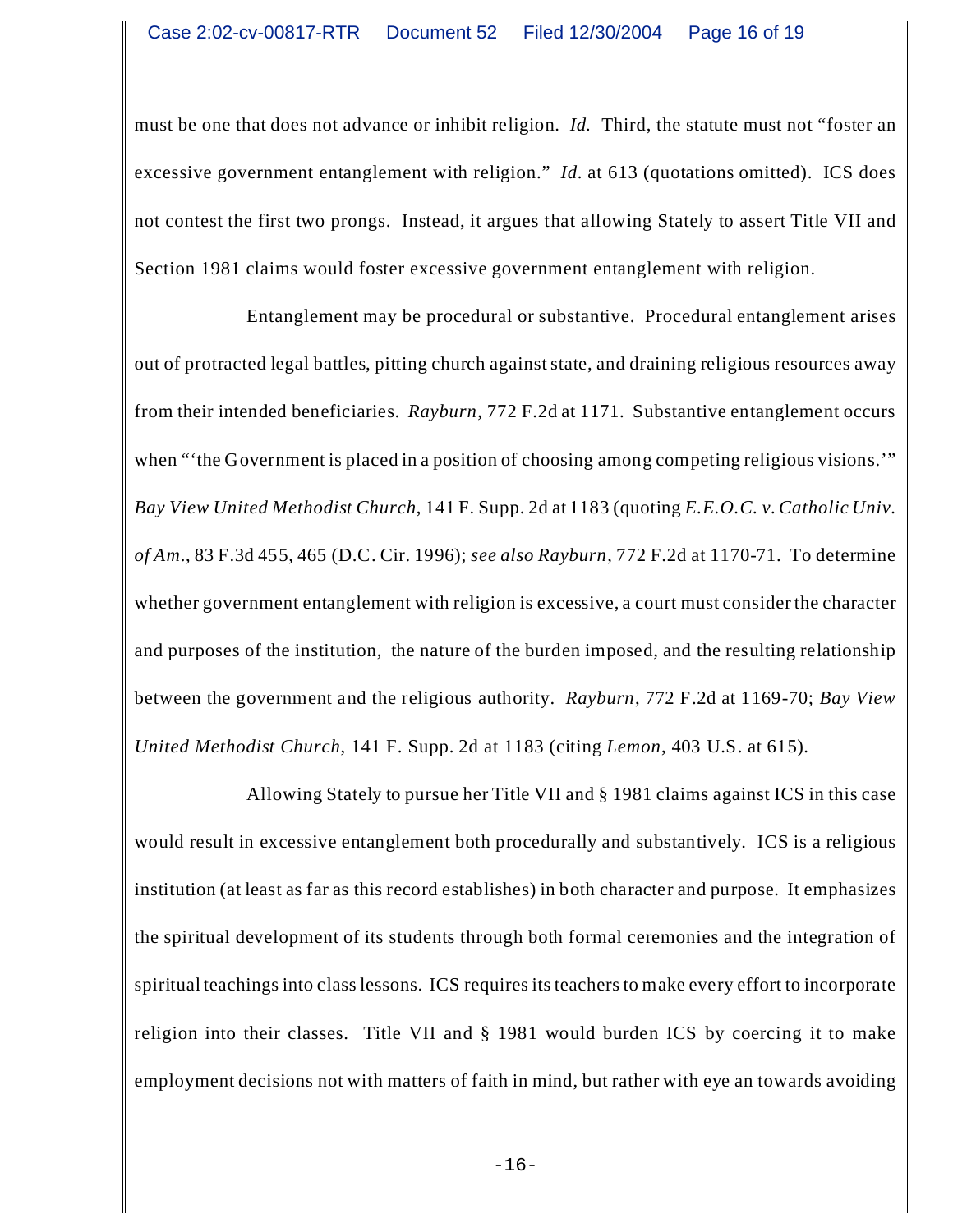litigation. *See Rayburn*, 772 F. 2d at 1170-71*.* Forced to consider secular standards rather than religious ones, ICS would be hampered, unable to promote its religious values as it is constitutionally entitled to do. *See Rayburn*, 772 F.2d at 1170-71. The employment decisions a religious employer makes may be motivated by its religious beliefs, not compelled by Title VII or § 1981.

If her Title VII or § 1981 claims are allowed to dictate ICS's actions, the resulting relationship between the government and ICS would be unmanageable. Courts would have to determine when ICS's religious goals do not clash with the government's goals. In addition, courts would be forced to consider whether future plaintiffs were *religious enough* for ICS, or faithfully carried out their religious obligations in the classroom.

Entanglement may also result (if it has not already) from a long, legal battle draining ICS's resources. Moreover, discovery would be calculated to reveal the thought process involved in selecting teachers at ICS. Yet, the Court has determined that Stately's position was a ministerial one. The Court may not involve itself in telling religious institutions whom to hire and fire as its ministers. Probing ICS's selection of teachers, who propagate its religious message, is an inquiry proscribed by the First Amendment. Accordingly, allowing Stately to proceed on her Title VII or § 1981 claims would result in excessive entanglement. This Court has no subject-matter jurisdiction.<sup>9</sup>

<sup>9</sup> ICS asserts that entanglement would result if the Court were forced to determine whether ICS's activities constitute religious practice. (*See* Mem. at 25.) ICS is wrong. Determining whether something is "religious" is a threshold analysis in which the Court must engage. If it were not, any employer could hide behind the protections of the Establishment Clause. A restaurant could fire a chef, for example, and argue that making chicken is a religious practice and that the Court's involvement would require an impermissible determination of whether making chicken is a religious practice. *See, e.g.*, *Hartwig*, 93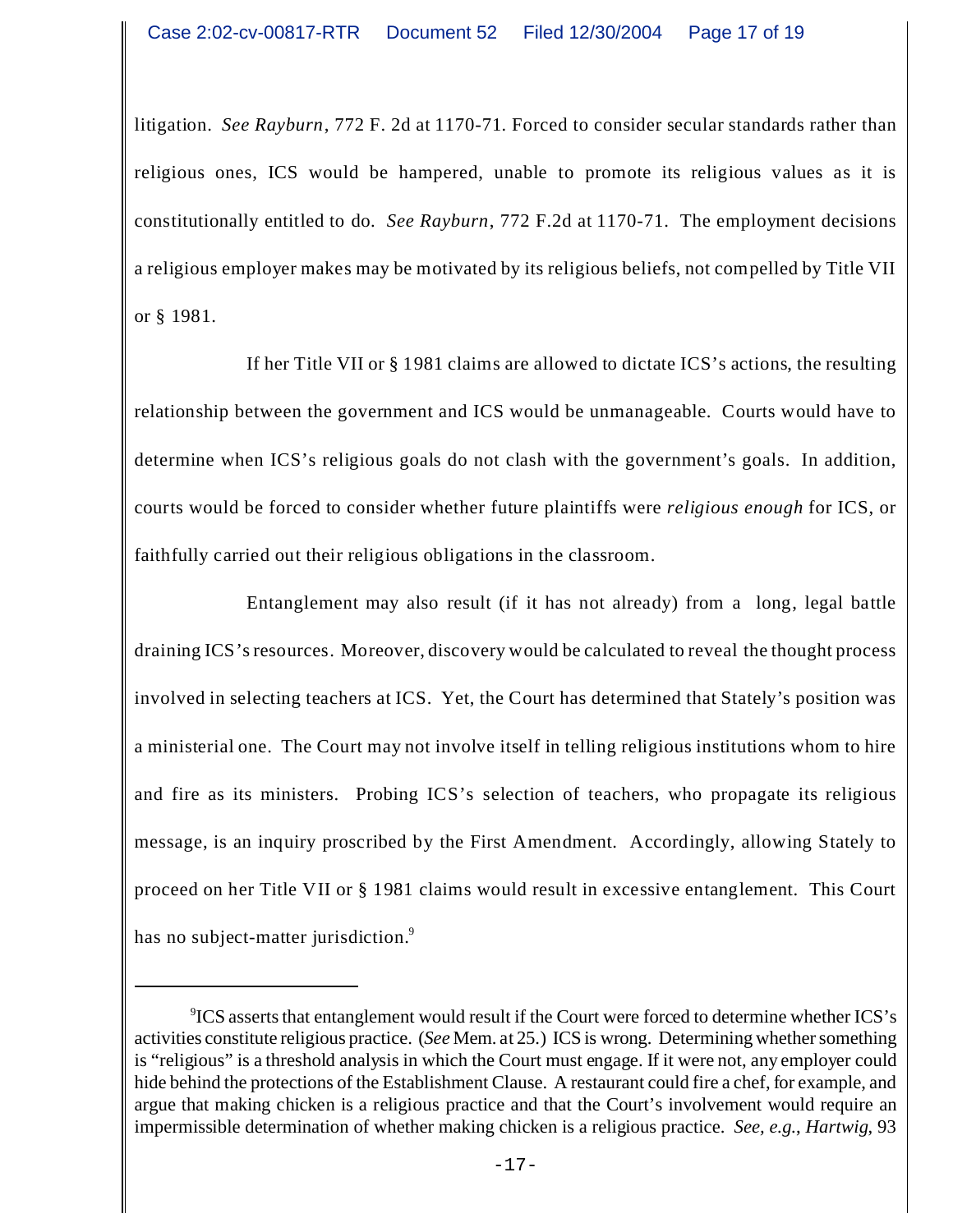# *C. Supplemental Jurisdiction*

Because the Court lacks subject-matter jurisdiction over Stately's federal law claims, it has no original jurisdiction. Consequently, the Court may not exercise supplemental jurisdiction over Stately's state-law claims. *See* 28 U.S.C. § 1367(a); *Rifkin v. Bear Stearns & Co.*, 248 F.3d 628, 634 (7th Cir. 2001).

## *III. CONCLUSION*

The Court concludes, based on the record, that the First Amendment precludes the Court from exercising subject-matter jurisdiction over Stately's Title VII and § 1981 claims. Because the Court has no original jurisdiction over Stately's federal claims, it may not exercise supplemental jurisdiction over her state-law claims. This Court lacks subject-matter jurisdiction over the entire action.

# **NOW, THEREFORE, BASED ON THE FOREGOING, IT IS HEREBY ORDERED THAT:**

ICS's motion to dismiss for lack of subject-matter jurisdiction [Docket No. 34] is **GRANTED**.

ICS's Rule 7.4 expedited, nondispositive motion to extend discovery and dispositive motion deadline [Docket No. 40] is **DISMISSED** as moot.

F. Supp. 2d at 217 ("[T]he mere reference to a matter of religion does not bar this court from hearing this case under the First Amendment.").